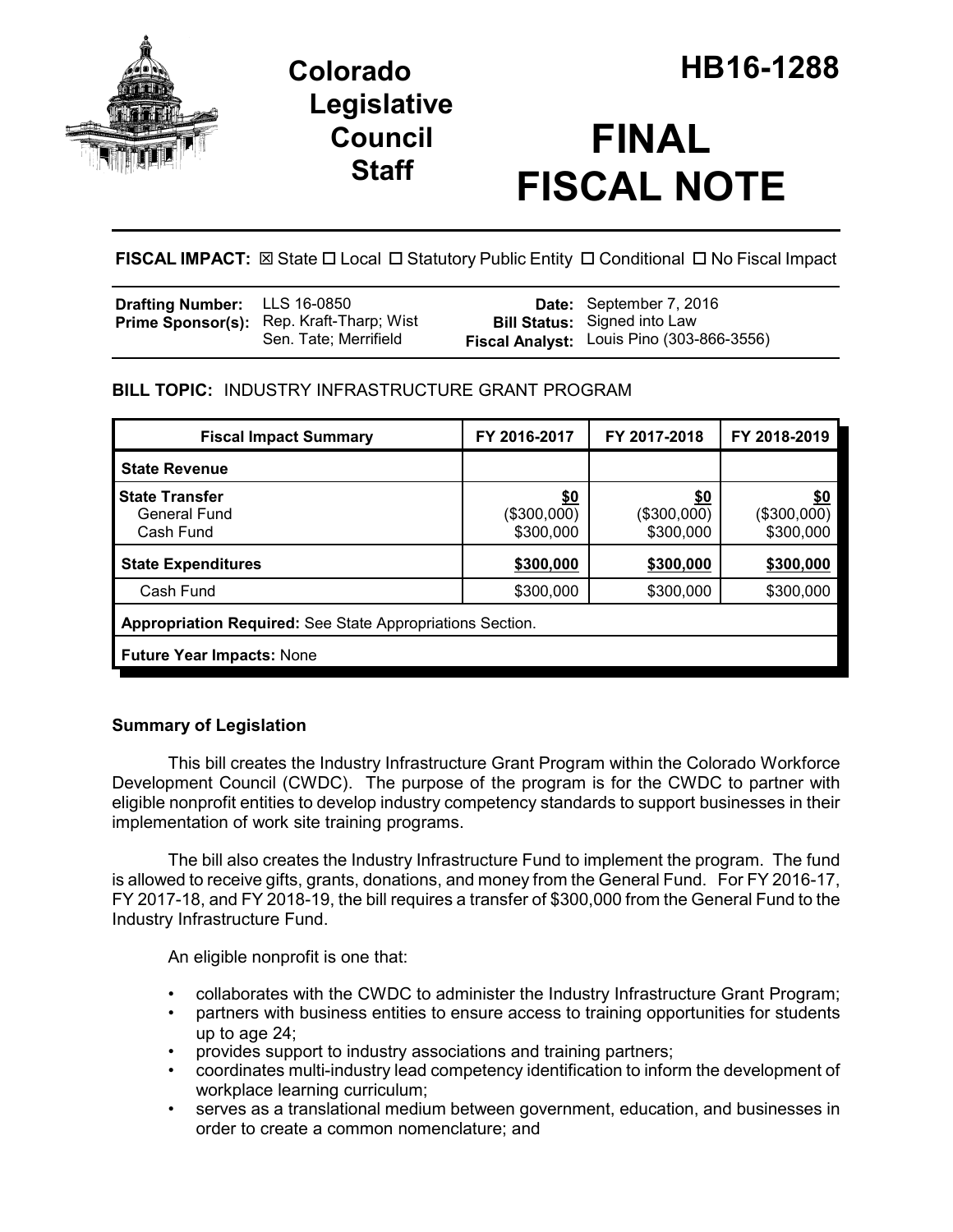September 7, 2016

• provides documentation demonstrating a funding commitment of at least \$300,000 and a signed affidavit indicating that the funding commitment shall be used for the Industry Infrastructure Program.

An eligible nonprofit can not be a  $501(c)(4)$  organization as described by the Federal tax code.

An eligible nonprofit entity may use money from the fund to:

- identify industry specific standards and assessments for accountability and implementation of competencies within workforce programs;
- implement industry defined competencies within workforce programs;
- assist businesses and industry associations with human resource training; and
- collaborate with entities to facilitate training and education between the classroom and businesses.

Finally, on or before January 1, 2017, and on or before January 1 of the next three years after, the CWDC shall prepare a report on program, which will include information on the eligible nonprofit entity (if any), the industry sectors along with a list of competencies for each of the these sectors, and any other measurable outcomes the council deems appropriate. The report will be included in the Colorado Talent Report prepared annually by the CWDC.

#### **State Revenue**

**State transfers.** In FY 2016-17 and the two subsequent fiscal years, the bill requires the State Treasurer to make a one-time transfer in each fiscal year of \$300,000 from the General Fund to the Industry Infrastructure Fund.

#### **State Expenditures**

**The bill will increase state expenditures by \$300,000 in FY 2016-17, and by \$300,000 in the two following fiscal years.** New expenditures are to provide awards to eligible nonprofit entities.

*Colorado Department of Labor and Employment (CDLE)***.** The fiscal note assumes the number of eligible nonprofit entities expected to partner with CWDC will be minimal. Workload for the department will increase but can be accomplished within existing appropriations. The bill may require additional resources if the number of eligible entities becomes significant. Any additional resources may be requested as part of the annual budget process.

## **Effective Date**

The bill was signed into law by the Governor on May 20, 2016, and it became effective on August 10, 2016.

## **State Appropriations**

Monies in the Industry Infrastructure Fund are continuously appropriated to the CDLE.